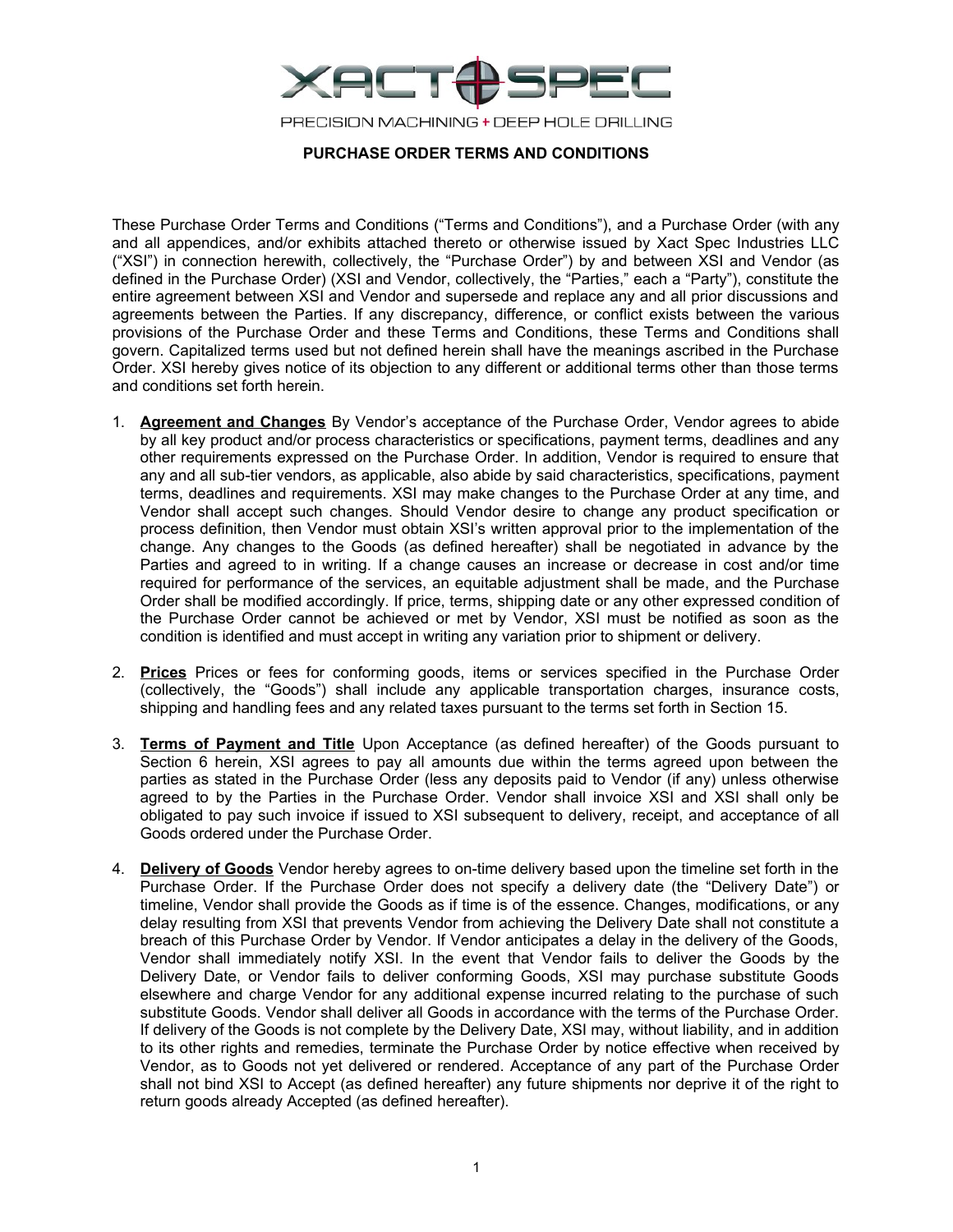

## **PURCHASE ORDER TERMS AND CONDITIONS**

- 5. **Shipping** Vendor shall substantially pack, mark, and ship all Deliverables in a manner to secure the lowest, reasonable transportation cost and in accordance with the shipping instructions contained in the Purchase Order and the requirements of common carriers. Vendor shall be liable for any difference in shipping charges arising from its failure to follow the shipping instructions contained herein or properly describe the shipment. The Parties agree to assist each other in the prosecution of claims against carriers.
- 6. **Right of Access** When requested by XSI, our customer or a regulatory agency, and when provided with reasonable notice (verbal or written), supplier shall grant the right of access to all facilities and applicable records pertaining to XSI's purchase orders.
- 7. **Record Retention** Suppliers will maintain hard copy records pertinent to Xact transactions, processing and inspection documents and certifications permanently. Hard copies are to be maintained for not less than 1 year. It is then at the supplier's discretion to maintain records, in hard copy or electronic format permanently. All said records will be made available to Xact upon request. Where the documents are kept electronically or in a computer system, they should be capable of being reproduced in a printed manner when required. Use of correction fluid or correction tape on quality records is prohibited. Legibility of quality records must be protected for the entire duration of retention time. Quality records must be in permanent ink – the use of non-permanent writing instruments such as pencils, erasable pens and such are prohibited.
- 8. **Flow Down Requirement**. Supplier will require all of its subcontractors and sub-tier suppliers to comply with XSI's requirements as outlined in the purchase order, these terms and conditions and other applicable documents. Supplier will ensure employees are aware of their contribution to XSI's product or service conformity, product safety and the importance of ethical behavior.
- 9. **Acceptance** As a condition precedent to payment for the Goods by XSI to Vendor, XSI shall accept those Goods (in whole or in part thereof) on the Delivery Date or as otherwise set forth in the Purchase Order. For purposes of these Terms and Conditions, "Acceptance" means the point at which XSI accepts the Goods in accordance with the terms set forth in the Purchase Order. Acceptance shall include the terms "Accept" and "Accepted". The Goods shall be deemed to have been Accepted (i) in the absence of written notification of non-acceptance by XSI to Vendor within a reasonable period of time, but not less than two (2) business days from the Delivery Date or (ii) upon timely delivery of the Goods identified herein to the shipping address specified on the face of the Purchase Order. By way of clarification, XSI hereby retains the right to reject any non-conforming Goods and shall not be obligated to Accept any non-conforming Goods.
- 10. **Export Management Compliance for providing goods, materials, information, components, or services (restricted items) for use by XSI**

"XSI fully complies with all U.S. export control laws and regulations ("US Export Controls"), including without limitation the International Traffic in Arms Regulations (ITAR), the Export Administration Regulations (EAR), and the foreign asset control and specially designated nationals' regulations administered by the Office of Foreign Assets Control (OFAC) in the Department of the Treasury. All products, technical data, software, or technology to be exchanged between XSI and your company must be handled in compliance with US Export Controls.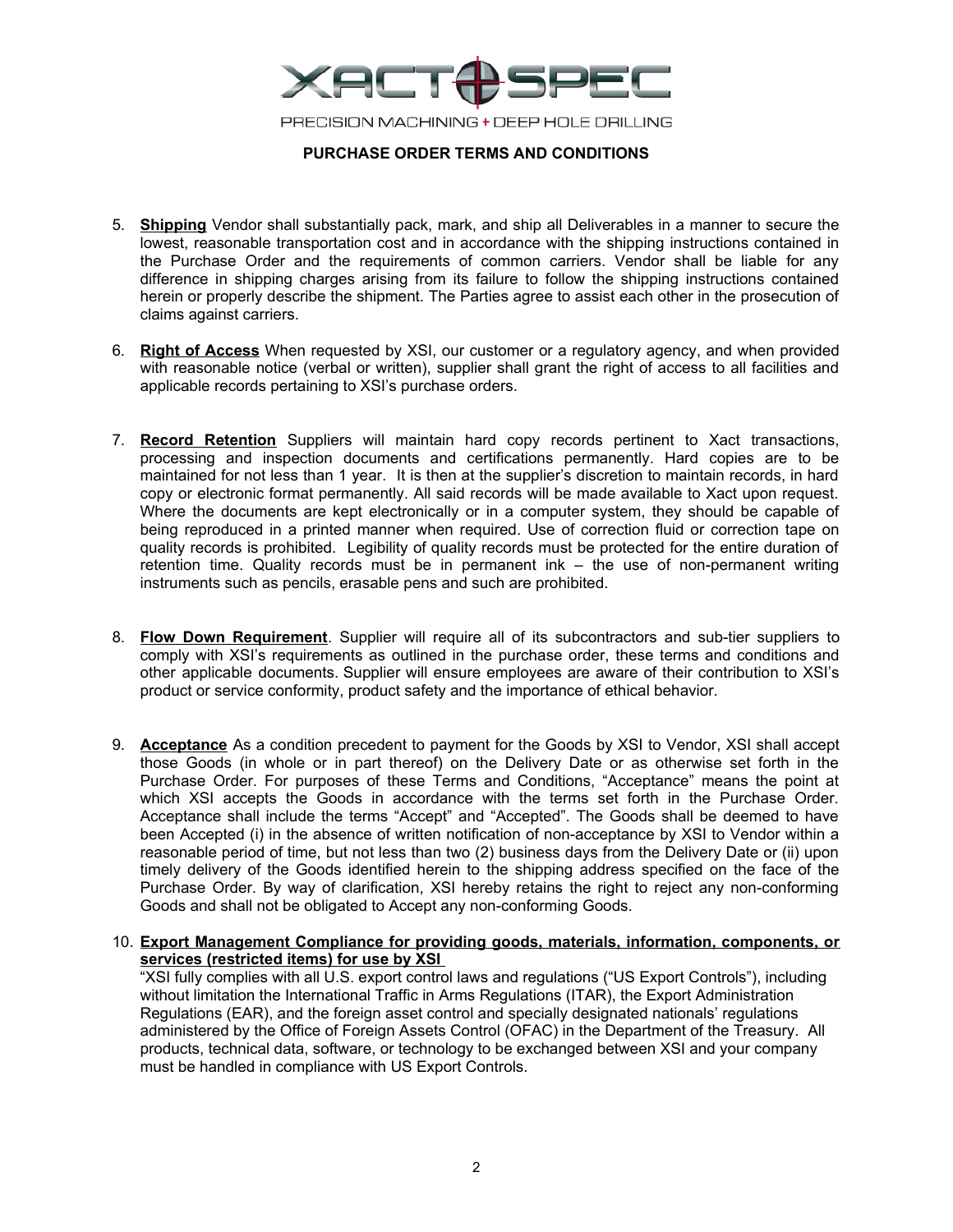

# **PURCHASE ORDER TERMS AND CONDITIONS**

As a Term of Sale, XSI requires its suppliers to use reasonable efforts to cooperate with and assist XSI in the correct identification and classification of Items provided by the supplier, which may be subject to U.S. export control regulations. If the supplier does not, or refuses to make reasonable efforts to assist XSI and/or its related companies, as the case may be, to correctly identify or classify items which are being supplied to XSI which are subject to U.S. export control regulations, then the supplier hereby indemnifies and holds harmless XSI from any violation and/or penalties incurred by XSI and/or its related companies which result or arise from inaccurate classification of Items during the process of exporting the Items from the U.S. and/or during the import process at the country of destination.

The items, goods, technology and services covered hereunder ("restricted Items") do not refer only to physical products and tangible items but also includes technical data, software, technology, knowhow or other intangibles and services which are subject to the U.S. Export Controls.

The supplier will also ensure that all company personnel who represent the supplier in a visit to XSI will identify their citizenship/nationality. In the event XSI informs Supplier that restricted Items will be involved or accessible on a site visit to XSI' facility or Supplier otherwise knows that restricted Items will be involved or accessible on a site visit to XSI' facility, Supplier will only send personnel on such a site visit who are authorized by the U.S. export regulations to receive and work with restricted items."

11. **Export Management Compliance for providing goods, or services that are not involved in restricted items or the manufacturing/production activities of XSI**

"XSI fully complies with all U.S. export control laws and regulations ("US Export Controls"), including without limitation the International Traffic in Arms Regulations (ITAR), the Export Administration Regulations (EAR), and the foreign asset control and specially designated nationals' regulations administered by the Office of Foreign Assets Control (OFAC) in the Department of the Treasury. All products, technical data, software, or technology to be exchanged between XSI and your company must be handled in compliance with US Export Controls.

Your company provides goods and services which necessitate your personnel gaining access inside XSI' facilities. You are responsible to ensure that the personnel who provide these goods and services will work exclusively on the tasks they which have been contracted and will not review, copy, photograph, or otherwise remove any data in any form from XSI. Should any data or materials of any kind be removed by your personnel, your company will be liable for any fines, penalties, or damages suffered by XSI as a result of any violation of federal regulations, copyright or proprietary information infringements."

12. **Inspection** Payment for the Goods provided under the Purchase Order shall not constitute Acceptance thereof. XSI may inspect and test such Goods and reject any or all items that are, in XSI's sole judgment, non-conforming. Goods rejected or supplies in excess of quantities ordered may be returned to Vendor at Vendor's expense. Failure by XSI to inspect and/or test the Goods shall not be deemed Acceptance by XSI. XSI along with its customer and their representatives, and any applicable federal, state or local authorities and/or agencies, retain the right to verify at the Vendor's premises/related facilities, any and all system, process and product records related to the Purchase Order. The Vendor warrants that product provided meets applicable statutory and regulatory requirements. When a First Article Inspection ("First Article") is specified on the Purchase Order, the product may not be shipped to XSI unless a copy of the inspection certificate has been provided to XSI stating that the product has met the specifications stated in the Purchase Order. Traceability is a XSI requirement that must be maintained by the Vendor. Vendor is required to immediately notify XSI and request approval in all cases where there are any proposed changes to the product or processes,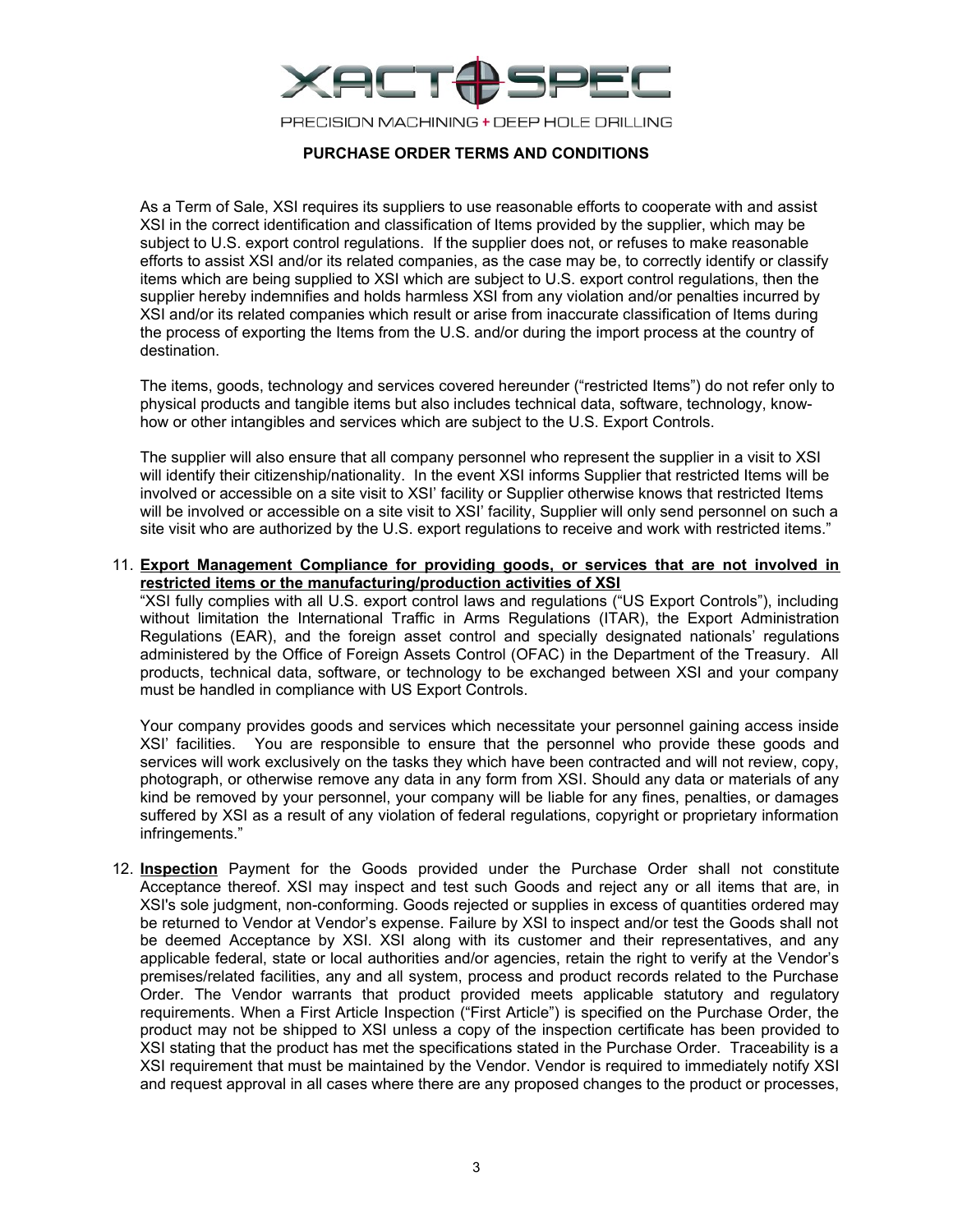

### **PURCHASE ORDER TERMS AND CONDITIONS**

and of any non-conformances related to the products on the Purchase Order and obtain XSI's approval/deviation of any nonconforming product and its repair. If design, tests, examinations inspections and related instructions are involved as part of the verification (as defined in Purchase Order), the vendor shall provide a copy of those documents for approval to XSI. If test specimens (i.e. Production methods, identification and or traceability numbers, storage conditions, etc.) for design approval, inspection, investigation or auditing are required by the Purchase Order, then Vendor is required to comply with those requirements or specifications. Vendors of special processes are responsible for maintaining records of their processes as they relate to items provided hereunder and are required to provide these records to XSI upon request.

- 13. **Warranty** In addition to Vendor's standard warranty relating to the Goods, Vendor warrants that the Goods to be delivered pursuant to the Purchase Order (i) are of merchantable quality and free from defects in material or workmanship, (ii) shall conform to all specifications or other descriptions furnished to and approved by the Parties, (iii) comply with all applicable international, federal, state and local laws, rules and regulations (including, without limitation, those concerning health, safety, and environmental standards) which bear upon Vendor's performance, (iv) shall be new and not refurbished, reconditioned and/or counterfeit, unless expressly agreed in writing by XSI, and (v) are not restricted in any way by any patents, copyrights, mask work, trademark, trade secrets, or intellectual property, proprietary or contractual right of any third party.
- 14. **Cancellation** XSI may for any reason and at any time, at its option cancel any unshipped Goods. To the extent the Purchase Order covers stock Goods, XSI's only obligation is to pay for Accepted Products prior to such cancellation. To the extent the Purchase Order covers Goods manufactured or fabricated to XSI's specifications, Vendor shall immediately cease all performance hereunder upon receipt of notice of cancellation, and, if Vendor is not in default, XSI shall reimburse Vendor for the actual, direct cost to Vendor of such Goods which have, at the time of such cancellation, been wholly or partially manufactured. Upon payment, title to all such Goods shall pass to XSI. Unless XSI shall have otherwise instructed Vendor, Vendor agrees that it will not manufacture Goods in reserve in an amount greater than the number of manufactured Goods that it has shipped to XSI at any one time.
- 15. **Risk of Loss** Vendor assumes all risk of loss of or damage to all Goods ordered and all work in progress, materials, and other items related to the Purchase Order until the same are finally accepted by XSI. Vendor assumes all risk of loss of or damage relating to any Goods, work in progress, materials, and other items rejected by XSI until the same are received by Vendor or Accepted by XSI.
- 16. **Confidentiality** All specifications, documents, artwork, or drawings delivered to Vendor by XSI, and any other non-public information XSI discloses to Vendor, remains XSI's property. The information is provided to Vendor solely for the purpose of Vendor's performance of the Purchase Order and on the express condition that neither the Purchase Order nor the information contained therein or provided in connection therewith shall be disclosed to others nor used for any purpose other than in connection with the Purchase Order without XSI's prior express written consent. XSI reserves the right to request that Vendor return all such information to XSI or destroy it. Vendor's obligations under this paragraph shall survive the cancellation, termination or other completion of the Purchase Order.
- 17. **Indemnification** To the fullest extent permitted by law, Vendor shall indemnify, defend, protect, and hold harmless XSI, its officers, directors, shareholders, board members, representatives, agents, consultants, employees, affiliates, subsidiaries, and their respective successors and assigns (each an "Indemnitee" and collectively, the "Indemnitees") from and against all claims, losses, liabilities, damages, lawsuits, actions, proceedings, arbitrations, taxes, penalties, or interest, associated auditing and legal expenses, and other costs incurred by Indemnitee(s) (including reasonable attorneys' fees and costs of suit) ("Indemnified Claims") arising from Vendor's: (a) performance of its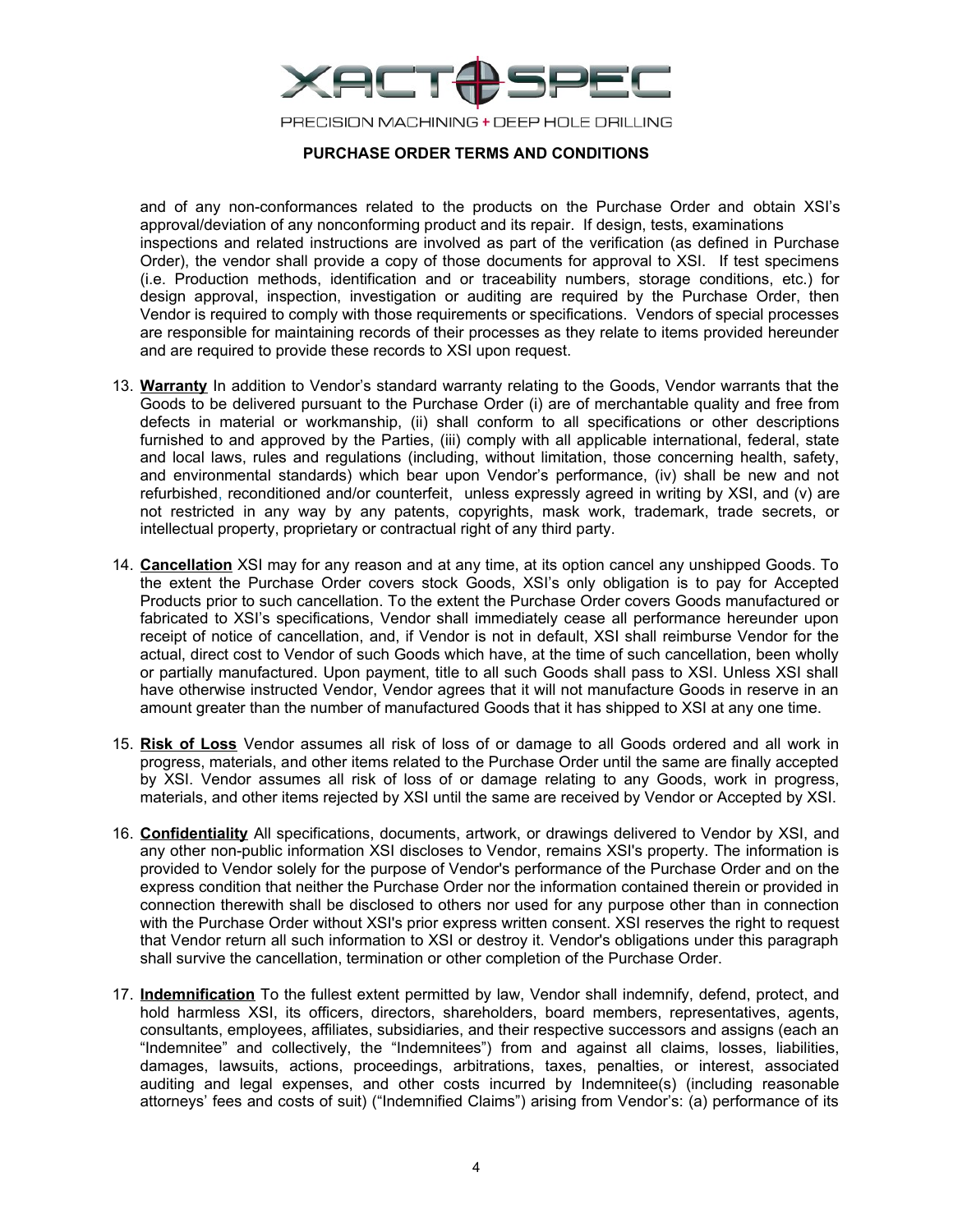

# **PURCHASE ORDER TERMS AND CONDITIONS**

obligations under the Purchase Order and (b) misrepresentation or breach of any representation, warranty, obligation, or covenant of the Purchase Order. Such Indemnified Claims shall include, without limitation, all direct, actual, general, special, and consequential damages. This Section 12 shall survive termination, cancellation, or expiration of the Purchase Order.

- 18. **Insurance** Vendor shall maintain adequate insurance in any and all forms necessary to protect both Vendor and XSI against all liabilities, losses, damages, claims, settlements, expenses, and legal fees arising out of or resulting from performance of the Purchase Order. Although evidence of certain minimum coverage may be required, nothing contained herein shall abridge, diminish or affect Vendor's responsibility for the consequences of any accidents, occurrences, damages, losses, and associated costs arising out of or resulting from performance of the Purchase Order.
- 19. **Advertising or Publication** Neither Vendor nor any of its subcontractors or affiliates shall cause or allow the name of "Xact Spec Industries LLC" or "XSI" (or any variation thereof) or any XSI logo or mark, or that of any of its subsidiaries, affiliates or employees to be used in any advertising or promotional literature, electronic or otherwise, or in any publication whatsoever, without prior written approval of XSI.
- 20. **Taxes** XSI will not be liable for any taxes with respect to a Purchase Order, except for sales, use, excise, ad valorem, value added, or consumption taxes imposed by any governmental authority for the purchase of the products Vendor supplies, which Vendor is required by law to collect from XSI. Vendor shall not collect or remit, and XSI shall not be liable for, any such taxes if XSI has provided Vendor with a tax exemption certificate. XSI also will not be liable for any taxes of any nature based on the income of Vendor. If XSI is required by the law of any jurisdiction to withhold any taxes, duties, fees, levies, or charges ("Withholding Taxes") from any fees or other charges (including reimbursement of expenses) paid to Vendor, XSI will be entitled to deduct the amount of such Withholding Taxes from the amount of such fees or other charges (including reimbursement of expenses). If Vendor is either exempt from withholding or entitled to a reduced rate of withholding pursuant to a tax treaty or other applicable law and provides XSI with adequate documentation of such exemption from or reduced rate of withholding, XSI will be entitled to withhold only such Withholding Taxes from which Vendor is not exempt. In case of doubt by XSI as to XSI's liability for any such tax, Vendor shall allow XSI, at XSI's expense, to assume control of any litigation or proceeding relating to the determination and settlement of such tax. XSI shall, upon final settlement of such litigation and proceeding, reimburse Vendor for any tax owing including in the amount to be reimbursed, any interest charges and penalties accruing thereon.
- 21. **Presumptions** Vendor shall be conclusively presumed to have waived Vendor's right to receive payment for products or services covered by any Purchase Order if Vendor has not submitted an invoice for the products or services within one (1) year of the date of the Purchase Order. Vendor's submission of an invoice shall give rise to a presumption that the charges are the full amount Vendor is due for the products or services listed on or referred to in the invoice for the purpose of determining the existence of any underpayment. Vendor may submit supplemental invoices only if accompanied by a photocopy of the original invoice and documentation acceptable to XSI that establishes the validity of Vendor's claim for underpayment. Vendor waives any claim for underpayment if a supplemental invoice and supporting documentation have not been furnished within the earlier of (i) one (1) year after the Delivery Date or performance of the services covered by the supplemental invoice, or (ii) three (3) months after the date of submission of the original invoice.
- 22. **Independent Contractor** Vendor, in the performance of its duties hereunder, shall be an independent contractor only, and not an agent, employee, partner, or joint venture of, or with XSI, and